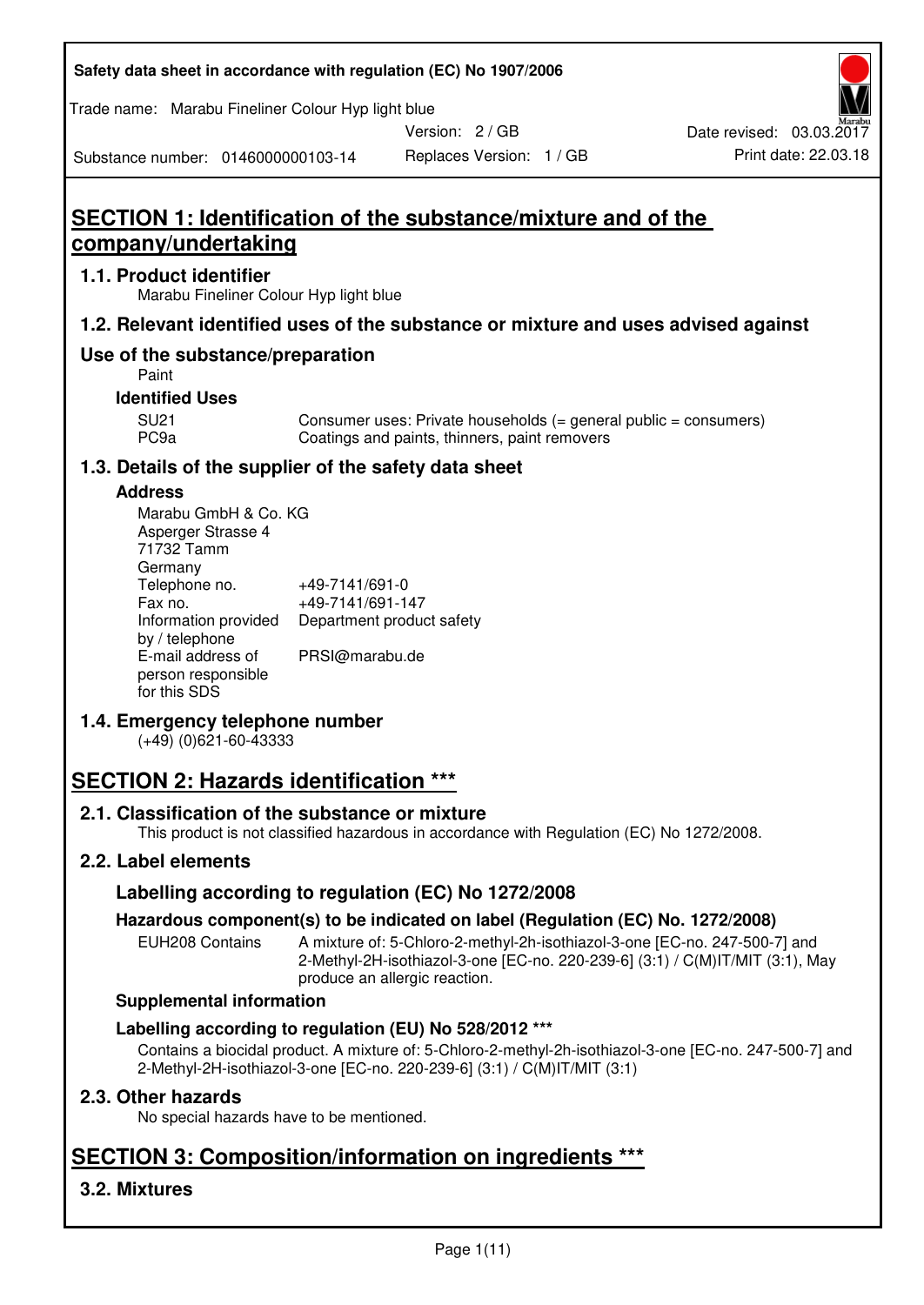| Safety data sheet in accordance with regulation (EC) No 1907/2006                                                                                                 |                                                                                                                       |                              |                                                      |                                                             |      |                          |
|-------------------------------------------------------------------------------------------------------------------------------------------------------------------|-----------------------------------------------------------------------------------------------------------------------|------------------------------|------------------------------------------------------|-------------------------------------------------------------|------|--------------------------|
| Trade name: Marabu Fineliner Colour Hyp light blue                                                                                                                |                                                                                                                       | Version: 2 / GB              |                                                      |                                                             |      | Date revised: 03.03.2017 |
| Substance number: 0146000000103-14                                                                                                                                |                                                                                                                       |                              |                                                      | Replaces Version: 1 / GB                                    |      | Print date: 22.03.18     |
| <b>Chemical characterization</b><br>Paint based on water                                                                                                          |                                                                                                                       |                              |                                                      |                                                             |      |                          |
| <b>Hazardous ingredients</b>                                                                                                                                      |                                                                                                                       |                              |                                                      |                                                             |      |                          |
| <b>Ethanediol</b><br>CAS No.<br>EINECS no.<br>Registration no.<br>Concentration                                                                                   | $107 - 21 - 1$<br>203-473-3<br>01-2119456816-28<br>$>=$                                                               | $\overline{1}$               | $\lt$                                                | 10                                                          | $\%$ |                          |
| Classification (Regulation (EC) No. 1272/2008)                                                                                                                    | Acute Tox. 4<br>STOT RE <sub>2</sub>                                                                                  |                              | H302<br>H373                                         |                                                             |      |                          |
| <b>Bronopol (INN)</b><br>CAS No.<br>EINECS no.<br>Concentration                                                                                                   | $52 - 51 - 7$<br>200-143-0<br>$>=$                                                                                    | 0,01                         | $\overline{\phantom{0}}$                             | 0,1                                                         | $\%$ |                          |
| Classification (Regulation (EC) No. 1272/2008)                                                                                                                    | Eye Dam. 1<br>Skin Irrit. 2<br>STOT SE3<br>Acute Tox. 4<br>Acute Tox. 4<br>Aquatic Acute 1<br>Aquatic Chronic 1       |                              | H318<br>H315<br>H335<br>H302<br>H312<br>H400<br>H410 |                                                             |      |                          |
| Concentration limits (Regulation (EC) No. 1272/2008)                                                                                                              | Aquatic Acute 1<br><b>Aquatic Chronic</b>                                                                             | H400<br>H410                 | $M = 1$                                              | $M = 10$                                                    |      |                          |
| A mixture of: 5-Chloro-2-methyl-2h-isothiazol-3-one [EC-no. 247-500-7] and<br>2-Methyl-2H-isothiazol-3-one [EC-no. 220-239-6] (3:1) / C(M)IT/MIT (3:1)<br>CAS No. | 55965-84-9                                                                                                            |                              |                                                      |                                                             |      |                          |
| Concentration                                                                                                                                                     |                                                                                                                       |                              | $\,<\,$                                              | 0,0015                                                      | $\%$ |                          |
| Classification (Regulation (EC) No. 1272/2008)                                                                                                                    | Acute Tox, 3<br>Aquatic Chronic 1<br>Aquatic Acute 1<br>Skin Sens. 1<br>Skin Corr. 1B<br>Acute Tox. 3<br>Acute Tox. 3 |                              | H331<br>H410<br>H400<br>H317<br>H314<br>H311<br>H301 |                                                             |      |                          |
| Concentration limits (Regulation (EC) No. 1272/2008)                                                                                                              | Skin Corr. 1B<br>Eye Irrit. 2<br>Skin Irrit. 2<br>Skin Sens. 1                                                        | H314<br>H319<br>H315<br>H317 | $>= 0,6$                                             | $\epsilon = 0.06 < 0.6$<br>$\leq 0.06 < 0.6$<br>$>= 0,0015$ |      |                          |
| <b>Further ingredients ***</b>                                                                                                                                    |                                                                                                                       |                              |                                                      |                                                             |      |                          |
| Glycerol                                                                                                                                                          |                                                                                                                       |                              |                                                      |                                                             |      |                          |
| CAS No.<br>EINECS no.<br>Concentration                                                                                                                            | $56 - 81 - 5$<br>200-289-5<br>$>=$                                                                                    | 10                           | $\lt$                                                | 25                                                          | $\%$ | $[3]$                    |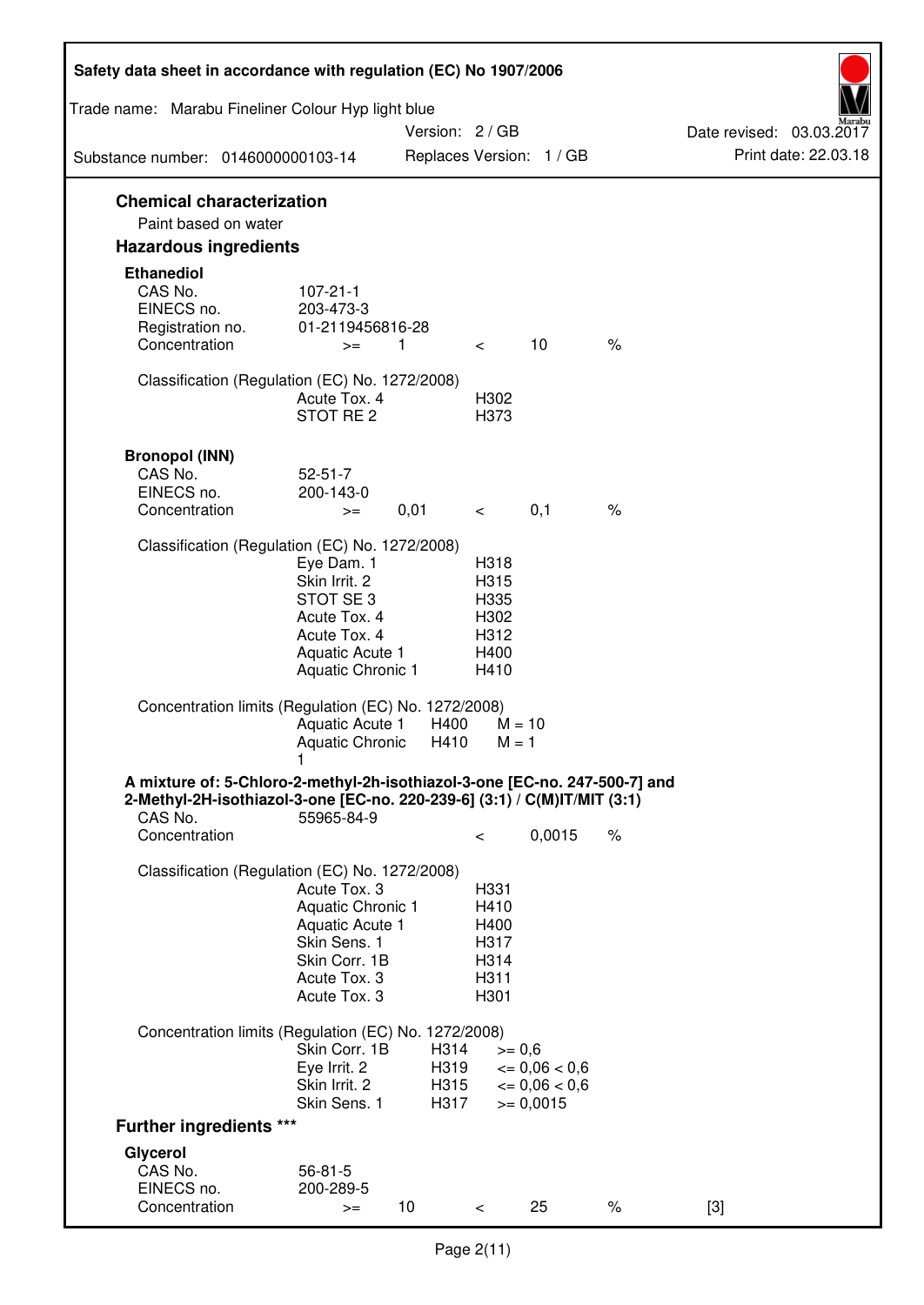| Safety data sheet in accordance with regulation (EC) No 1907/2006                                            |                                                                                                            |                          |
|--------------------------------------------------------------------------------------------------------------|------------------------------------------------------------------------------------------------------------|--------------------------|
| Trade name: Marabu Fineliner Colour Hyp light blue                                                           | Version: 2 / GB                                                                                            | Date revised: 03.03.2017 |
| Substance number: 0146000000103-14                                                                           | Replaces Version: 1 / GB                                                                                   | Print date: 22.03.18     |
|                                                                                                              |                                                                                                            |                          |
| $\star$                                                                                                      |                                                                                                            |                          |
|                                                                                                              |                                                                                                            |                          |
| [3] Substance with occupational exposure limits                                                              |                                                                                                            |                          |
| <b>SECTION 4: First aid measures</b>                                                                         |                                                                                                            |                          |
| 4.1. Description of first aid measures                                                                       |                                                                                                            |                          |
| After skin contact                                                                                           |                                                                                                            |                          |
| Wash with plenty of water and soap. Do NOT use solvents or thinners.<br>After eye contact                    |                                                                                                            |                          |
|                                                                                                              | Separate eyelids, wash the eyes thoroughly with water (15 min.). In case of irritation consult an oculist. |                          |
| <b>After ingestion</b>                                                                                       | Rinse mouth thoroughly with water. If larger amounts are swallowed or in the event of symptoms take        |                          |
| medical treatment.                                                                                           |                                                                                                            |                          |
| 4.2. Most important symptoms and effects, both acute and delayed<br>Until now no symptoms known so far.      |                                                                                                            |                          |
| 4.3. Indication of any immediate medical attention and special treatment needed                              |                                                                                                            |                          |
| Hints for the physician / treatment<br>Treat symptomatically                                                 |                                                                                                            |                          |
|                                                                                                              |                                                                                                            |                          |
| <b>SECTION 5: Firefighting measures</b>                                                                      |                                                                                                            |                          |
| 5.1. Extinguishing media                                                                                     |                                                                                                            |                          |
| Suitable extinguishing media<br>Carbon dioxide, Foam, Sand, Water                                            |                                                                                                            |                          |
| 5.2. Special hazards arising from the substance or mixture<br>black smoke                                    | In the event of fire the following can be released: Carbon monoxide (CO); Carbon dioxide (CO2); dense      |                          |
| 5.3. Advice for firefighters                                                                                 |                                                                                                            |                          |
| <b>Other information</b>                                                                                     |                                                                                                            |                          |
|                                                                                                              | Collect contaminated fire-fighting water separately, must not be discharged into the drains.               |                          |
| <b>SECTION 6: Accidental release measures</b>                                                                |                                                                                                            |                          |
| 6.1. Personal precautions, protective equipment and emergency procedures<br>No particular measures required. |                                                                                                            |                          |
| 6.2. Environmental precautions<br>No particular measures required.                                           |                                                                                                            |                          |
| 6.3. Methods and material for containment and cleaning up                                                    |                                                                                                            |                          |

Clean preferably with a detergent - avoid use of solvents.

## **6.4. Reference to other sections**

Information regarding Safe handling, see Section 7. Information regarding personal protective measures, see Section 8. Information regarding waste disposal, see Section 13.

# **SECTION 7: Handling and storage**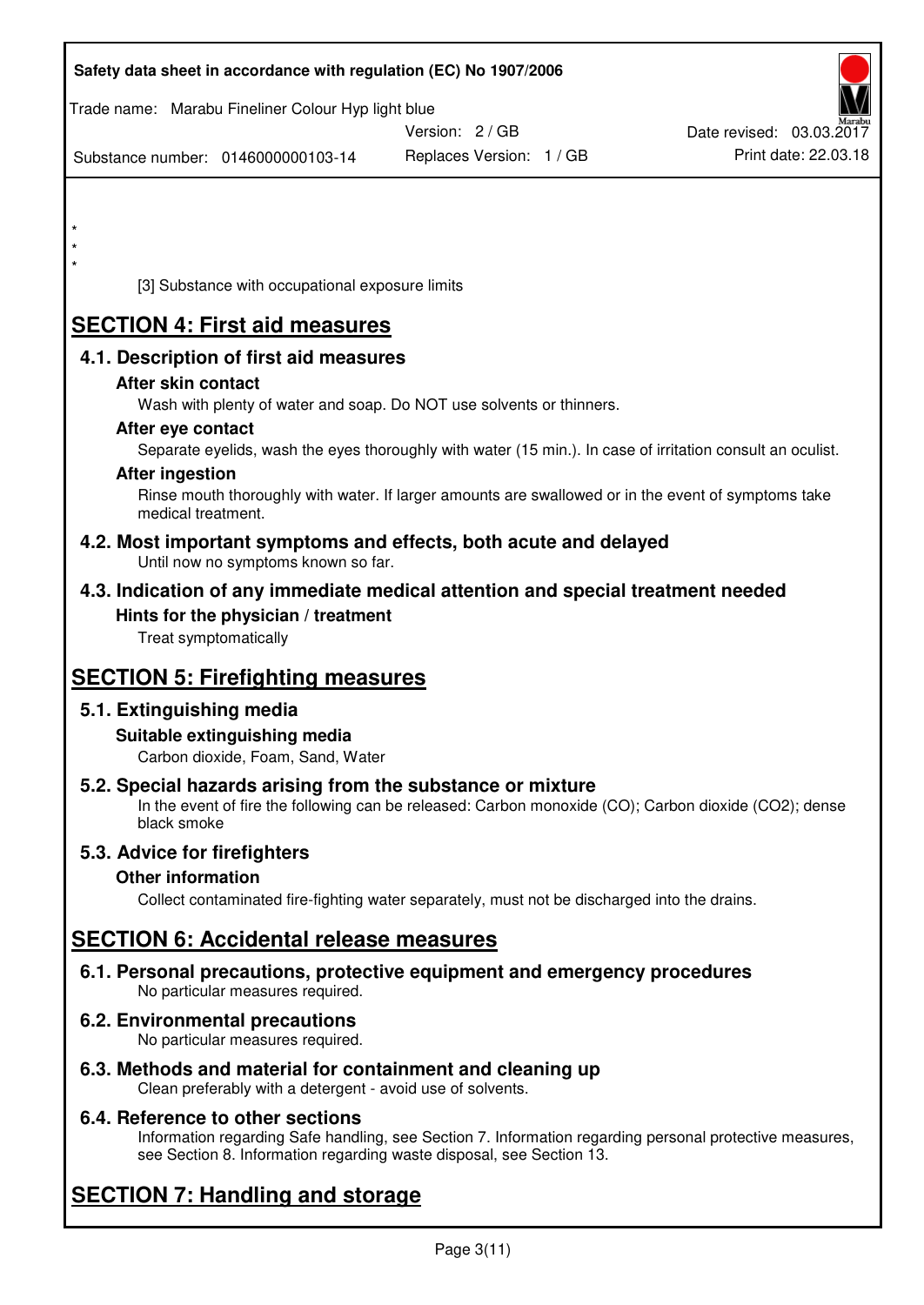| Safety data sheet in accordance with regulation (EC) No 1907/2006                                                                                                                                                                                                    |                                   |                                |                                                                                                   |
|----------------------------------------------------------------------------------------------------------------------------------------------------------------------------------------------------------------------------------------------------------------------|-----------------------------------|--------------------------------|---------------------------------------------------------------------------------------------------|
| Trade name: Marabu Fineliner Colour Hyp light blue                                                                                                                                                                                                                   |                                   |                                |                                                                                                   |
|                                                                                                                                                                                                                                                                      |                                   | Version: 2/GB                  | Date revised: 03.03.2017                                                                          |
| Substance number: 0146000000103-14                                                                                                                                                                                                                                   |                                   | Replaces Version: 1 / GB       | Print date: 22.03.18                                                                              |
| 7.1. Precautions for safe handling<br><b>Advice on safe handling</b><br>Advice on protection against fire and explosion<br>No special measures required.<br>Classification of fires / temperature class / Ignition group / Dust explosion class<br>Temperature class | T <sub>2</sub>                    |                                | Avoid skin and eye contact. Smoking, eating and drinking shall be prohibited in application area. |
| 7.2. Conditions for safe storage, including any incompatibilities                                                                                                                                                                                                    |                                   |                                |                                                                                                   |
| Requirements for storage rooms and vessels<br>Store in frostfree conditions.                                                                                                                                                                                         |                                   |                                |                                                                                                   |
| Storage class according to TRGS 510                                                                                                                                                                                                                                  |                                   |                                |                                                                                                   |
| Storage class according to<br><b>TRGS 510</b>                                                                                                                                                                                                                        | 12                                | Non-combustible liquids        |                                                                                                   |
| 7.3. Specific end use(s)<br>Paint                                                                                                                                                                                                                                    |                                   |                                |                                                                                                   |
| <b>SECTION 8: Exposure controls/personal protection</b>                                                                                                                                                                                                              |                                   |                                |                                                                                                   |
| 8.1. Control parameters                                                                                                                                                                                                                                              |                                   |                                |                                                                                                   |
| <b>Exposure limit values</b>                                                                                                                                                                                                                                         |                                   |                                |                                                                                                   |
| <b>Ethanediol</b><br>List                                                                                                                                                                                                                                            | <b>EH40</b>                       |                                |                                                                                                   |
| <b>Type</b>                                                                                                                                                                                                                                                          | WEL                               |                                |                                                                                                   |
| Value<br>Skin resorption / sensibilisation: Sk;                                                                                                                                                                                                                      | 10<br><b>Status: 2011</b>         | mg/m <sup>3</sup>              |                                                                                                   |
| Glycerol<br>List                                                                                                                                                                                                                                                     | EH40                              |                                |                                                                                                   |
| Type                                                                                                                                                                                                                                                                 | <b>WEL</b>                        |                                |                                                                                                   |
| Value<br><b>Status: 2011</b>                                                                                                                                                                                                                                         | 10                                | mg/m <sup>3</sup>              |                                                                                                   |
| <b>Other information</b>                                                                                                                                                                                                                                             |                                   |                                |                                                                                                   |
| There are not known any further control parameters.                                                                                                                                                                                                                  |                                   |                                |                                                                                                   |
| <b>Derived No/Minimal Effect Levels (DNEL/DMEL)</b>                                                                                                                                                                                                                  |                                   |                                |                                                                                                   |
| <b>Ethanediol</b><br>Type of value<br>Reference group<br>Duration of exposure<br>Route of exposure                                                                                                                                                                   | Worker<br>Long term<br>inhalative | Derived No Effect Level (DNEL) |                                                                                                   |
| Mode of action<br>Concentration                                                                                                                                                                                                                                      | Local effects<br>35               |                                | mg/m <sup>3</sup>                                                                                 |
| Type of value<br>Reference group<br>Duration of exposure<br>Route of exposure                                                                                                                                                                                        | Worker<br>Long term<br>dermal     | Derived No Effect Level (DNEL) |                                                                                                   |
| Mode of action<br>Concentration                                                                                                                                                                                                                                      | Systemic effects<br>106           |                                | mg/kg                                                                                             |
| Type of value<br>Reference group                                                                                                                                                                                                                                     | Consumer                          | Derived No Effect Level (DNEL) |                                                                                                   |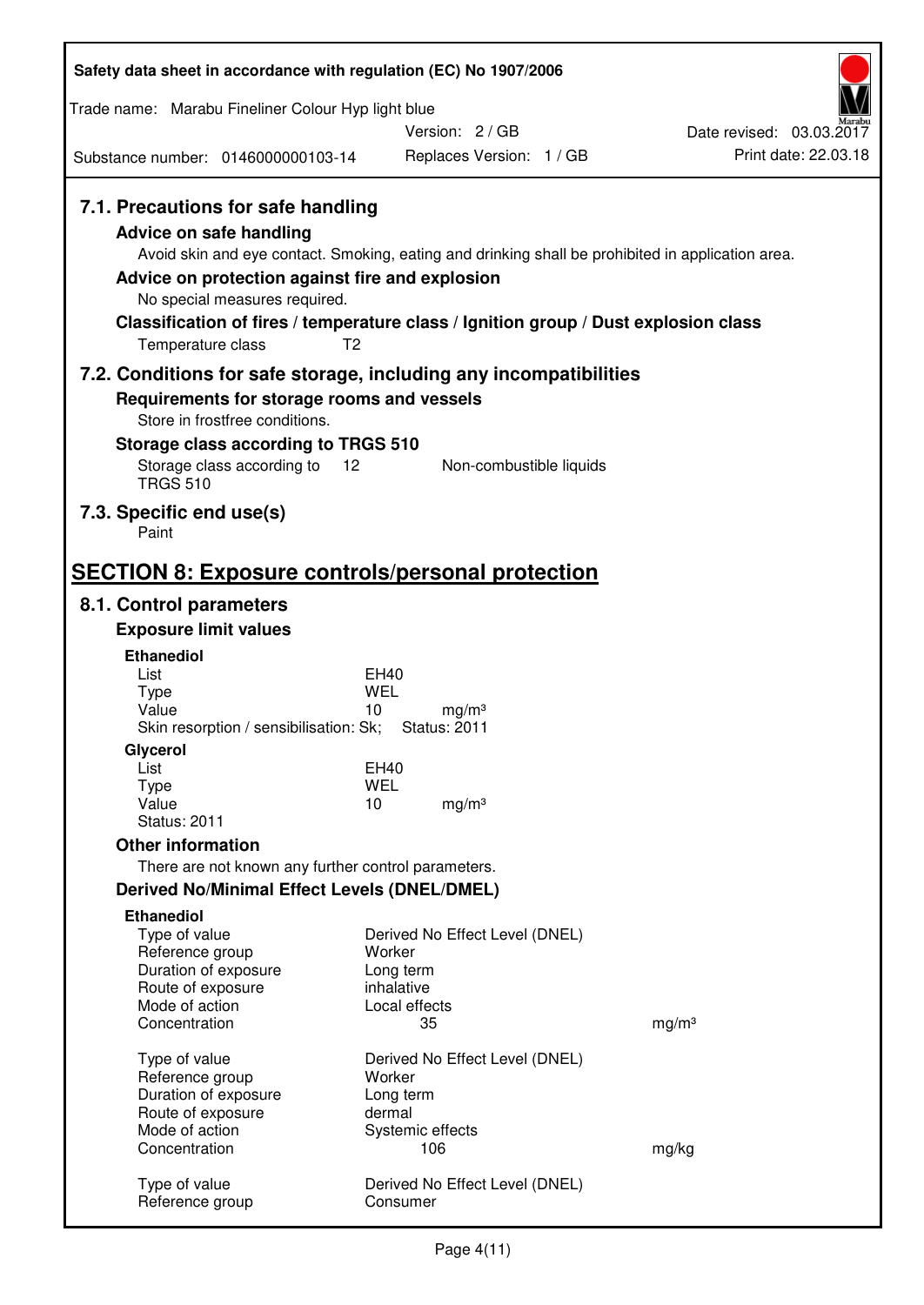| Safety data sheet in accordance with regulation (EC) No 1907/2006                                                                  |                         |                        |                                |                          |  |
|------------------------------------------------------------------------------------------------------------------------------------|-------------------------|------------------------|--------------------------------|--------------------------|--|
| Trade name: Marabu Fineliner Colour Hyp light blue                                                                                 |                         | Version: 2/GB          |                                | Date revised: 03.03.2017 |  |
| Substance number: 0146000000103-14                                                                                                 |                         |                        | Replaces Version: 1 / GB       | Print date: 22.03.18     |  |
| Duration of exposure<br>Route of exposure                                                                                          | Long term<br>inhalative |                        |                                |                          |  |
| Mode of action                                                                                                                     |                         | Local effects          |                                |                          |  |
| Concentration                                                                                                                      |                         | 7                      |                                | mg/m <sup>3</sup>        |  |
| Type of value                                                                                                                      |                         |                        | Derived No Effect Level (DNEL) |                          |  |
| Reference group                                                                                                                    | Consumer                |                        |                                |                          |  |
| Duration of exposure                                                                                                               | Long term               |                        |                                |                          |  |
| Route of exposure                                                                                                                  | dermal                  |                        |                                |                          |  |
| Mode of action                                                                                                                     |                         | Systemic effects       |                                |                          |  |
| Concentration                                                                                                                      |                         | 53                     |                                | mg/kg                    |  |
| <b>Predicted No Effect Concentration (PNEC)</b>                                                                                    |                         |                        |                                |                          |  |
| <b>Ethanediol</b>                                                                                                                  |                         |                        |                                |                          |  |
| Type of value                                                                                                                      | <b>PNEC</b>             |                        |                                |                          |  |
| <b>Type</b><br>Concentration                                                                                                       | Freshwater              | 10                     |                                |                          |  |
|                                                                                                                                    |                         |                        |                                | mg/l                     |  |
| Type of value                                                                                                                      | <b>PNEC</b>             |                        |                                |                          |  |
| <b>Type</b>                                                                                                                        | Saltwater               |                        |                                |                          |  |
| Concentration                                                                                                                      |                         | 1                      |                                | mg/l                     |  |
| Type of value                                                                                                                      | <b>PNEC</b>             |                        |                                |                          |  |
| <b>Type</b>                                                                                                                        |                         |                        | Water (intermittent release)   |                          |  |
| Concentration                                                                                                                      |                         | 10                     |                                | mg/l                     |  |
| Type of value                                                                                                                      | <b>PNEC</b>             |                        |                                |                          |  |
| <b>Type</b>                                                                                                                        |                         |                        | Sewage treatment plant (STP)   |                          |  |
| Concentration                                                                                                                      |                         | 199,5                  |                                | mg/l                     |  |
|                                                                                                                                    |                         |                        |                                |                          |  |
| Type of value                                                                                                                      | <b>PNEC</b>             | Freshwater sediment    |                                |                          |  |
| Type<br>Concentration                                                                                                              |                         | 37                     |                                | mg/kg                    |  |
|                                                                                                                                    |                         |                        |                                |                          |  |
| Type of value                                                                                                                      | <b>PNEC</b>             |                        |                                |                          |  |
| Type<br>Concentration                                                                                                              |                         | Marine sediment<br>3,7 |                                |                          |  |
|                                                                                                                                    |                         |                        |                                | mg/kg                    |  |
| Type of value                                                                                                                      | <b>PNEC</b>             |                        |                                |                          |  |
| <b>Type</b>                                                                                                                        | Soil                    |                        |                                |                          |  |
| Concentration                                                                                                                      |                         | 1,53                   |                                | mg/kg                    |  |
| 8.2. Exposure controls                                                                                                             |                         |                        |                                |                          |  |
|                                                                                                                                    |                         |                        |                                |                          |  |
| <b>Exposure controls</b><br>Provide adequate ventilation.                                                                          |                         |                        |                                |                          |  |
| <b>Respiratory protection</b>                                                                                                      |                         |                        |                                |                          |  |
| Not necessary.                                                                                                                     |                         |                        |                                |                          |  |
| <b>Hand protection</b>                                                                                                             |                         |                        |                                |                          |  |
| Not necessary.                                                                                                                     |                         |                        |                                |                          |  |
| In case of intensive contact wear protective gloves.                                                                               |                         |                        |                                |                          |  |
| There is no one glove material or combination of materials that will give unlimited resistance to any                              |                         |                        |                                |                          |  |
| individual or combination of chemicals.                                                                                            |                         |                        |                                |                          |  |
| For prolonged or repeated handling nitrile rubber gloves with textile undergloves are required.<br>Material thickness<br>$\, > \,$ |                         | 0,5                    | mm                             |                          |  |
| Breakthrough time<br>$\,<\,$                                                                                                       |                         | 30                     | min                            |                          |  |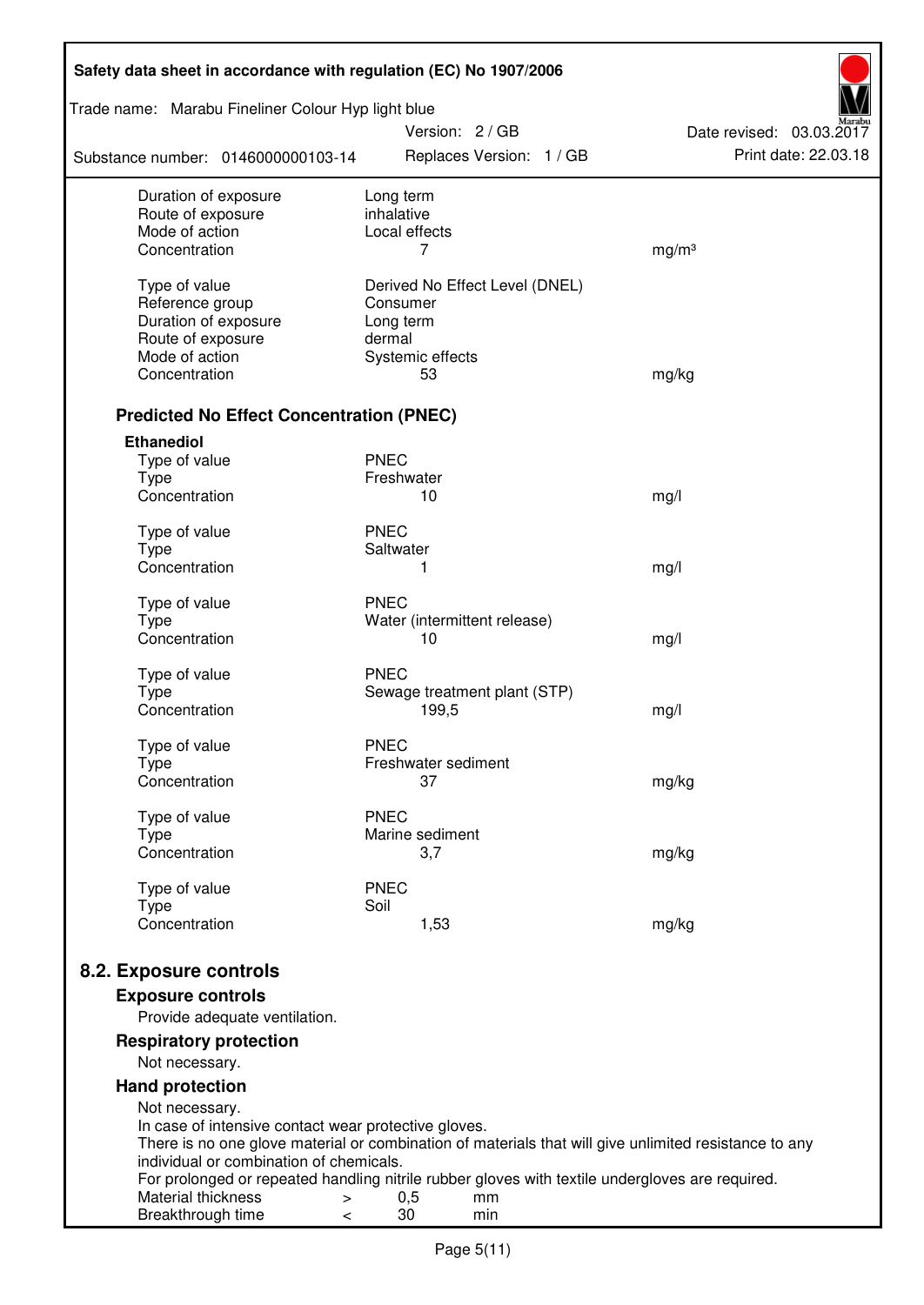| Safety data sheet in accordance with regulation (EC) No 1907/2006                                                                                                                                                                                                                                                                                                                                                                             |                                                      |                          |                                                                                                                                                                                                                                                                                                                    |
|-----------------------------------------------------------------------------------------------------------------------------------------------------------------------------------------------------------------------------------------------------------------------------------------------------------------------------------------------------------------------------------------------------------------------------------------------|------------------------------------------------------|--------------------------|--------------------------------------------------------------------------------------------------------------------------------------------------------------------------------------------------------------------------------------------------------------------------------------------------------------------|
| Trade name: Marabu Fineliner Colour Hyp light blue                                                                                                                                                                                                                                                                                                                                                                                            |                                                      |                          |                                                                                                                                                                                                                                                                                                                    |
|                                                                                                                                                                                                                                                                                                                                                                                                                                               | Version: 2 / GB                                      |                          | Date revised: 03.03.2017                                                                                                                                                                                                                                                                                           |
| Substance number: 0146000000103-14                                                                                                                                                                                                                                                                                                                                                                                                            |                                                      | Replaces Version: 1 / GB | Print date: 22.03.18                                                                                                                                                                                                                                                                                               |
| The breakthrough time must be greater than the end use time of the product.<br>replacement must be followed.<br>Gloves should be replaced regularly and if there is any sign of damage to the glove material.<br>Always ensure that gloves are free from defects and that they are stored and used correctly.<br>maintenance.<br>once exposure has occurred.<br>Eye protection<br>Not necessary.<br><b>Body protection</b><br>Not applicable. |                                                      |                          | The instructions and information provided by the glove manufacturer on use, storage, maintenance and<br>The performance or effectiveness of the glove may be reduced by physical/ chemical damage and poor<br>Barrier creams may help to protect the exposed areas of the skin, they should however not be applied |
| <b>SECTION 9: Physical and chemical properties</b>                                                                                                                                                                                                                                                                                                                                                                                            |                                                      |                          |                                                                                                                                                                                                                                                                                                                    |
| 9.1. Information on basic physical and chemical properties<br><b>Form</b>                                                                                                                                                                                                                                                                                                                                                                     | liquid                                               |                          |                                                                                                                                                                                                                                                                                                                    |
| <b>Colour</b>                                                                                                                                                                                                                                                                                                                                                                                                                                 | coloured                                             |                          |                                                                                                                                                                                                                                                                                                                    |
| <b>Odour</b>                                                                                                                                                                                                                                                                                                                                                                                                                                  | odourless                                            |                          |                                                                                                                                                                                                                                                                                                                    |
| <b>Odour threshold</b>                                                                                                                                                                                                                                                                                                                                                                                                                        |                                                      |                          |                                                                                                                                                                                                                                                                                                                    |
| <b>Remarks</b>                                                                                                                                                                                                                                                                                                                                                                                                                                | No data available                                    |                          |                                                                                                                                                                                                                                                                                                                    |
| <b>Melting point</b>                                                                                                                                                                                                                                                                                                                                                                                                                          |                                                      |                          |                                                                                                                                                                                                                                                                                                                    |
| Remarks                                                                                                                                                                                                                                                                                                                                                                                                                                       | not determined                                       |                          |                                                                                                                                                                                                                                                                                                                    |
| <b>Freezing point</b>                                                                                                                                                                                                                                                                                                                                                                                                                         |                                                      |                          |                                                                                                                                                                                                                                                                                                                    |
| Remarks                                                                                                                                                                                                                                                                                                                                                                                                                                       | not determined                                       |                          |                                                                                                                                                                                                                                                                                                                    |
| Initial boiling point and boiling range                                                                                                                                                                                                                                                                                                                                                                                                       |                                                      |                          |                                                                                                                                                                                                                                                                                                                    |
| Value                                                                                                                                                                                                                                                                                                                                                                                                                                         | 100<br>appr.                                         |                          | $\rm ^{\circ}C$                                                                                                                                                                                                                                                                                                    |
| Pressure                                                                                                                                                                                                                                                                                                                                                                                                                                      | 1.013                                                | hPa                      |                                                                                                                                                                                                                                                                                                                    |
| Source                                                                                                                                                                                                                                                                                                                                                                                                                                        | Literature value                                     |                          |                                                                                                                                                                                                                                                                                                                    |
| <b>Flash point</b>                                                                                                                                                                                                                                                                                                                                                                                                                            |                                                      |                          |                                                                                                                                                                                                                                                                                                                    |
| Remarks                                                                                                                                                                                                                                                                                                                                                                                                                                       | Not applicable                                       |                          |                                                                                                                                                                                                                                                                                                                    |
| Evaporation rate (ether $= 1$ ) :                                                                                                                                                                                                                                                                                                                                                                                                             |                                                      |                          |                                                                                                                                                                                                                                                                                                                    |
| Remarks                                                                                                                                                                                                                                                                                                                                                                                                                                       | not determined                                       |                          |                                                                                                                                                                                                                                                                                                                    |
| Flammability (solid, gas)<br>Not applicable                                                                                                                                                                                                                                                                                                                                                                                                   |                                                      |                          |                                                                                                                                                                                                                                                                                                                    |
| Upper/lower flammability or explosive limits                                                                                                                                                                                                                                                                                                                                                                                                  |                                                      |                          |                                                                                                                                                                                                                                                                                                                    |
| Lower explosion limit                                                                                                                                                                                                                                                                                                                                                                                                                         | 3,2<br>appr.                                         |                          | $%$ (V)                                                                                                                                                                                                                                                                                                            |
| Upper explosion limit                                                                                                                                                                                                                                                                                                                                                                                                                         | 53<br>appr.                                          |                          | $%$ (V)                                                                                                                                                                                                                                                                                                            |
| Source                                                                                                                                                                                                                                                                                                                                                                                                                                        | Literature value                                     |                          |                                                                                                                                                                                                                                                                                                                    |
| Vapour pressure                                                                                                                                                                                                                                                                                                                                                                                                                               |                                                      |                          |                                                                                                                                                                                                                                                                                                                    |
| Value<br>Temperature<br>Method                                                                                                                                                                                                                                                                                                                                                                                                                | 23<br>appr.<br>20<br>Value taken from the literature | °C                       | hPa                                                                                                                                                                                                                                                                                                                |
| <b>Vapour density</b>                                                                                                                                                                                                                                                                                                                                                                                                                         |                                                      |                          |                                                                                                                                                                                                                                                                                                                    |
| Remarks                                                                                                                                                                                                                                                                                                                                                                                                                                       | not determined                                       |                          |                                                                                                                                                                                                                                                                                                                    |
| <b>Density</b>                                                                                                                                                                                                                                                                                                                                                                                                                                |                                                      |                          |                                                                                                                                                                                                                                                                                                                    |
| Remarks                                                                                                                                                                                                                                                                                                                                                                                                                                       | not determined                                       |                          |                                                                                                                                                                                                                                                                                                                    |
| <b>Solubility in water</b>                                                                                                                                                                                                                                                                                                                                                                                                                    |                                                      |                          |                                                                                                                                                                                                                                                                                                                    |
| Remarks                                                                                                                                                                                                                                                                                                                                                                                                                                       | miscible                                             |                          |                                                                                                                                                                                                                                                                                                                    |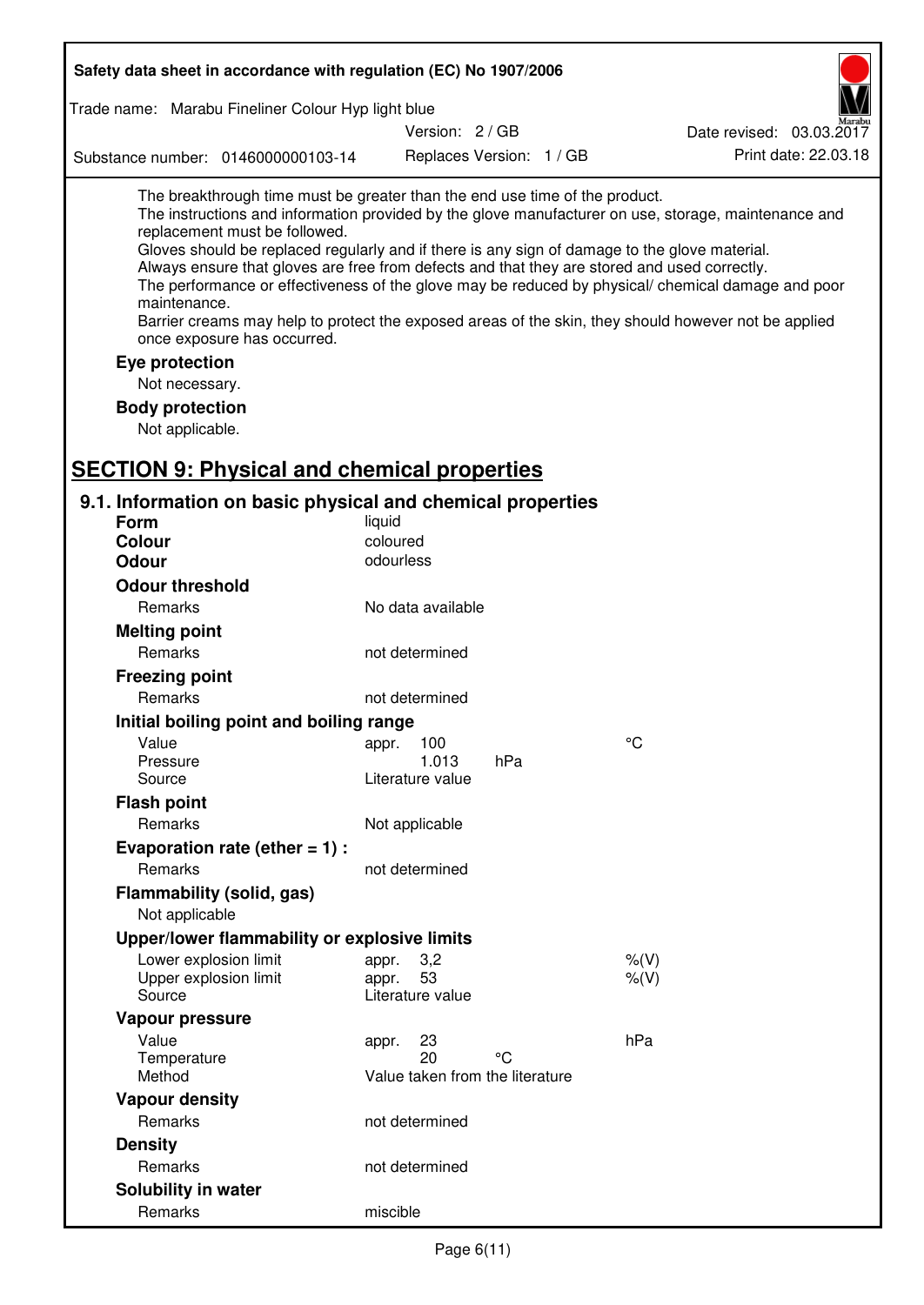| Safety data sheet in accordance with regulation (EC) No 1907/2006                    |                          |                                                                   |  |  |  |
|--------------------------------------------------------------------------------------|--------------------------|-------------------------------------------------------------------|--|--|--|
| Trade name: Marabu Fineliner Colour Hyp light blue                                   | Version: 2/GB            | Date revised: 03.03.2017                                          |  |  |  |
| Substance number: 0146000000103-14                                                   | Replaces Version: 1 / GB | Print date: 22.03.18                                              |  |  |  |
| Ignition temperature                                                                 |                          |                                                                   |  |  |  |
| Value                                                                                | 410<br>appr.             | °C                                                                |  |  |  |
| Source                                                                               | Literature value         |                                                                   |  |  |  |
| <b>Viscosity</b>                                                                     |                          |                                                                   |  |  |  |
| Remarks                                                                              |                          |                                                                   |  |  |  |
| Remarks                                                                              | not determined           |                                                                   |  |  |  |
| 9.2. Other information<br><b>Other information</b><br>None known                     |                          |                                                                   |  |  |  |
| <b>SECTION 10: Stability and reactivity</b>                                          |                          |                                                                   |  |  |  |
| 10.1. Reactivity<br>None                                                             |                          |                                                                   |  |  |  |
| 10.2. Chemical stability<br>No hazardous reactions known.                            |                          |                                                                   |  |  |  |
| 10.3. Possibility of hazardous reactions<br>No hazardous reactions known.            |                          |                                                                   |  |  |  |
| 10.4. Conditions to avoid<br>No hazardous reactions known.                           |                          |                                                                   |  |  |  |
| 10.5. Incompatible materials<br>None                                                 |                          |                                                                   |  |  |  |
| 10.6. Hazardous decomposition products<br>No hazardous decomposition products known. |                          |                                                                   |  |  |  |
| <b>SECTION 11: Toxicological information</b>                                         |                          |                                                                   |  |  |  |
| 11.1. Information on toxicological effects                                           |                          |                                                                   |  |  |  |
| <b>Acute oral toxicity</b>                                                           |                          |                                                                   |  |  |  |
| Remarks                                                                              |                          | Based on available data, the classification criteria are not met. |  |  |  |
| <b>Acute dermal toxicity</b>                                                         |                          |                                                                   |  |  |  |
| Remarks                                                                              |                          | Based on available data, the classification criteria are not met. |  |  |  |
| <b>Acute inhalational toxicity</b>                                                   |                          |                                                                   |  |  |  |
| Remarks                                                                              |                          | Based on available data, the classification criteria are not met. |  |  |  |
| <b>Skin corrosion/irritation</b>                                                     |                          |                                                                   |  |  |  |
| Remarks                                                                              |                          | Based on available data, the classification criteria are not met. |  |  |  |
| Serious eye damage/irritation                                                        |                          |                                                                   |  |  |  |
| Remarks                                                                              |                          | Based on available data, the classification criteria are not met. |  |  |  |
| <b>Sensitization</b>                                                                 |                          |                                                                   |  |  |  |
| Remarks                                                                              |                          | Based on available data, the classification criteria are not met. |  |  |  |
| <b>Mutagenicity</b>                                                                  |                          |                                                                   |  |  |  |
| Remarks                                                                              |                          | Based on available data, the classification criteria are not met. |  |  |  |
| <b>Reproductive toxicity</b>                                                         |                          |                                                                   |  |  |  |
| Remarks<br>Carcinogenicity                                                           |                          | Based on available data, the classification criteria are not met. |  |  |  |
| Remarks                                                                              |                          | Based on available data, the classification criteria are not met. |  |  |  |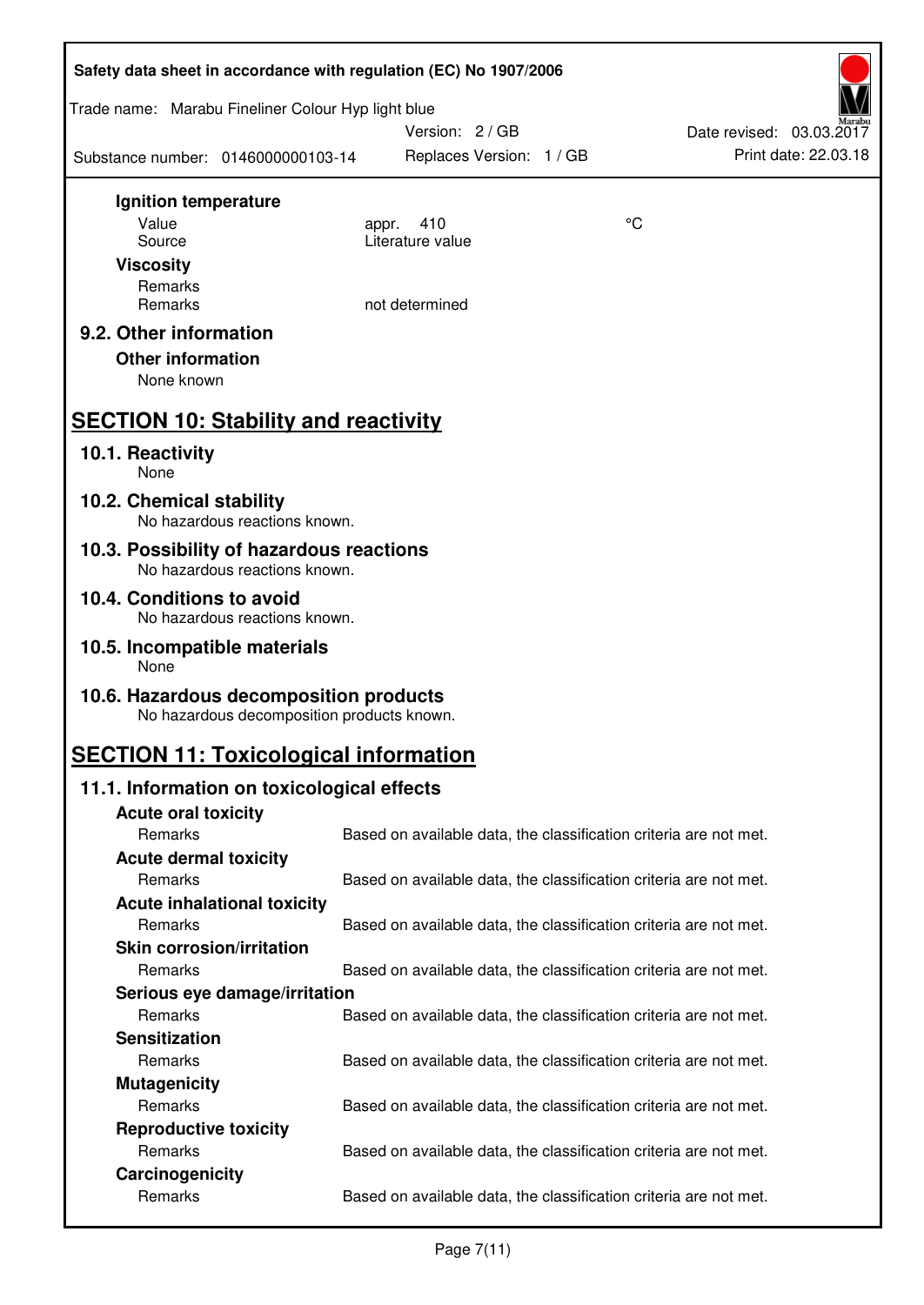#### **Safety data sheet in accordance with regulation (EC) No 1907/2006**

#### Trade name: Marabu Fineliner Colour Hyp light blue

Version: 2 / GB

Substance number: 0146000000103-14

Replaces Version: 1 / GB Print date: 22.03.18 Date revised: 03.03.2017

## **Specific Target Organ Toxicity (STOT)**

**Single exposure** 

Based on available data, the classification criteria are not met.

**Repeated exposure** 

Remarks Based on available data, the classification criteria are not met.

#### **Aspiration hazard**

Based on available data, the classification criteria are not met.

#### **Experience in practice**

Provided all the recommended protective and safety precautions are taken, experience shows that no risk to health can be expected.

#### **Other information**

There are no data available on the mixture itself. The mixture has been assessed following the additivity method of the GHS/CLP Regulation (EC) No 1272/2008.

# **SECTION 12: Ecological information**

## **12.1. Toxicity**

#### **General information**

There are no data available on the mixture itself.Do not allow to enter drains or water courses.The mixture has been assessed following the summation method of the CLP Regulation (EC) No 1272/2008 and is not classified as dangerous for the environment.

## **12.2. Persistence and degradability**

#### **General information**

There are no data available on the mixture itself.

#### **12.3. Bioaccumulative potential**

#### **General information**

There are no data available on the mixture itself.

#### **12.4. Mobility in soil**

#### **General information**

There are no data available on the mixture itself.

**12.5. Results of PBT and vPvB assessment** 

#### **General information**

There are no data available on the mixture itself.

#### **12.6. Other adverse effects**

#### **General information**

There are no data available on the mixture itself.

# **SECTION 13: Disposal considerations**

## **13.1. Waste treatment methods**

#### **Disposal recommendations for the product**

The product can be placed with other household refuse. Small residues in containers can be washed-out with water and put into the drainage system.

#### **Disposal recommendations for packaging**

Packaging that cannot be cleaned should be disposed off as product waste. Completely emptied packagings can be given for recycling.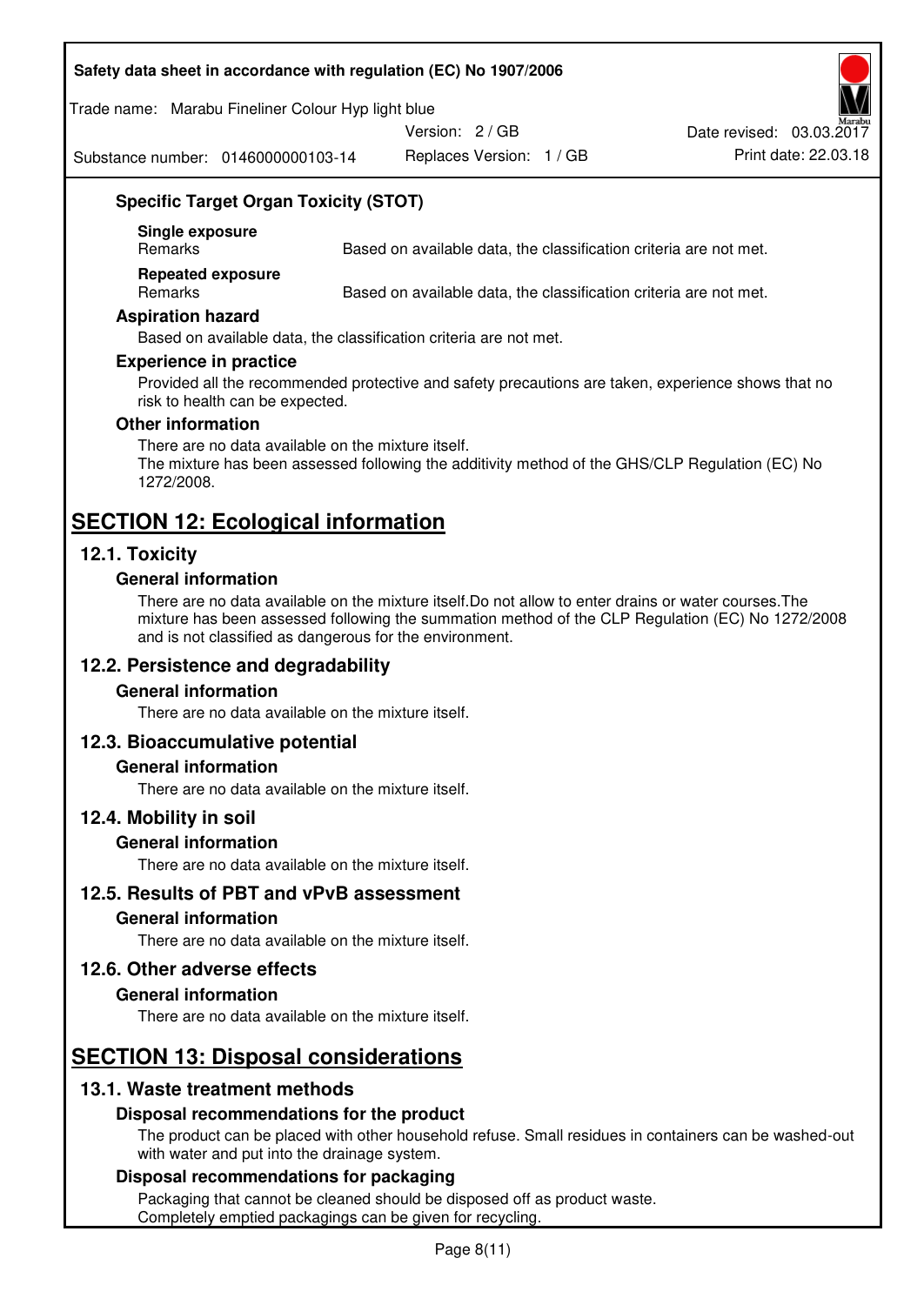| Safety data sheet in accordance with regulation (EC) No 1907/2006                         |                                                                                                       |                          |
|-------------------------------------------------------------------------------------------|-------------------------------------------------------------------------------------------------------|--------------------------|
| Trade name: Marabu Fineliner Colour Hyp light blue                                        |                                                                                                       |                          |
|                                                                                           | Version: 2/GB                                                                                         | Date revised: 03.03.2017 |
| Substance number: 0146000000103-14                                                        | Replaces Version: 1 / GB                                                                              | Print date: 22.03.18     |
|                                                                                           |                                                                                                       |                          |
| <b>SECTION 14: Transport information</b>                                                  |                                                                                                       |                          |
| <b>Land transport ADR/RID</b>                                                             |                                                                                                       |                          |
| Non-dangerous goods<br>14.1. UN number                                                    |                                                                                                       |                          |
| $UN -$<br>14.2. UN proper shipping name                                                   |                                                                                                       |                          |
| 14.3. Transport hazard class(es)                                                          |                                                                                                       |                          |
| Class                                                                                     |                                                                                                       |                          |
| Label                                                                                     |                                                                                                       |                          |
| 14.4. Packing group<br>Packing group                                                      |                                                                                                       |                          |
| Transport category                                                                        | 0                                                                                                     |                          |
| 14.5. Environmental hazards                                                               |                                                                                                       |                          |
| <b>Marine transport IMDG/GGVSee</b>                                                       |                                                                                                       |                          |
|                                                                                           | The product does not constitute a hazardous substance in sea transport.                               |                          |
| 14.1. UN number                                                                           |                                                                                                       |                          |
| UN-                                                                                       |                                                                                                       |                          |
| 14.2. UN proper shipping name                                                             |                                                                                                       |                          |
| 14.3. Transport hazard class(es)                                                          |                                                                                                       |                          |
| Class                                                                                     |                                                                                                       |                          |
| Subsidiary risk                                                                           |                                                                                                       |                          |
| 14.4. Packing group                                                                       |                                                                                                       |                          |
| Packing group                                                                             |                                                                                                       |                          |
| 14.5. Environmental hazards                                                               |                                                                                                       |                          |
| no                                                                                        |                                                                                                       |                          |
| Air transport ICAO/IATA                                                                   |                                                                                                       |                          |
| 14.1. UN number                                                                           | The product does not constitute a hazardous substance in air transport.                               |                          |
| $UN -$                                                                                    |                                                                                                       |                          |
| 14.2. UN proper shipping name                                                             |                                                                                                       |                          |
| 14.3. Transport hazard class(es)<br>Class                                                 |                                                                                                       |                          |
| Subsidiary risk                                                                           |                                                                                                       |                          |
| 14.4. Packing group                                                                       |                                                                                                       |                          |
| Packing group                                                                             |                                                                                                       |                          |
| 14.5. Environmental hazards                                                               |                                                                                                       |                          |
| Information for all modes of transport                                                    |                                                                                                       |                          |
| 14.6. Special precautions for user                                                        |                                                                                                       |                          |
| Transport within the user's premises:                                                     |                                                                                                       |                          |
| Always transport in closed containers that are upright and secure.                        | Ensure that persons transporting the product know what to do in the event of an accident or spillage. |                          |
| <b>Other information</b>                                                                  |                                                                                                       |                          |
|                                                                                           | 14.7. Transport in bulk according to Annex II of Marpol and the IBC Code                              |                          |
| no                                                                                        |                                                                                                       |                          |
| <b>SECTION 15: Regulatory information ***</b>                                             |                                                                                                       |                          |
|                                                                                           |                                                                                                       |                          |
| 15.1. Safety, health and environmental regulations/legislation specific for the substance |                                                                                                       |                          |

Page 9(11)

 $\overline{\phantom{a}}$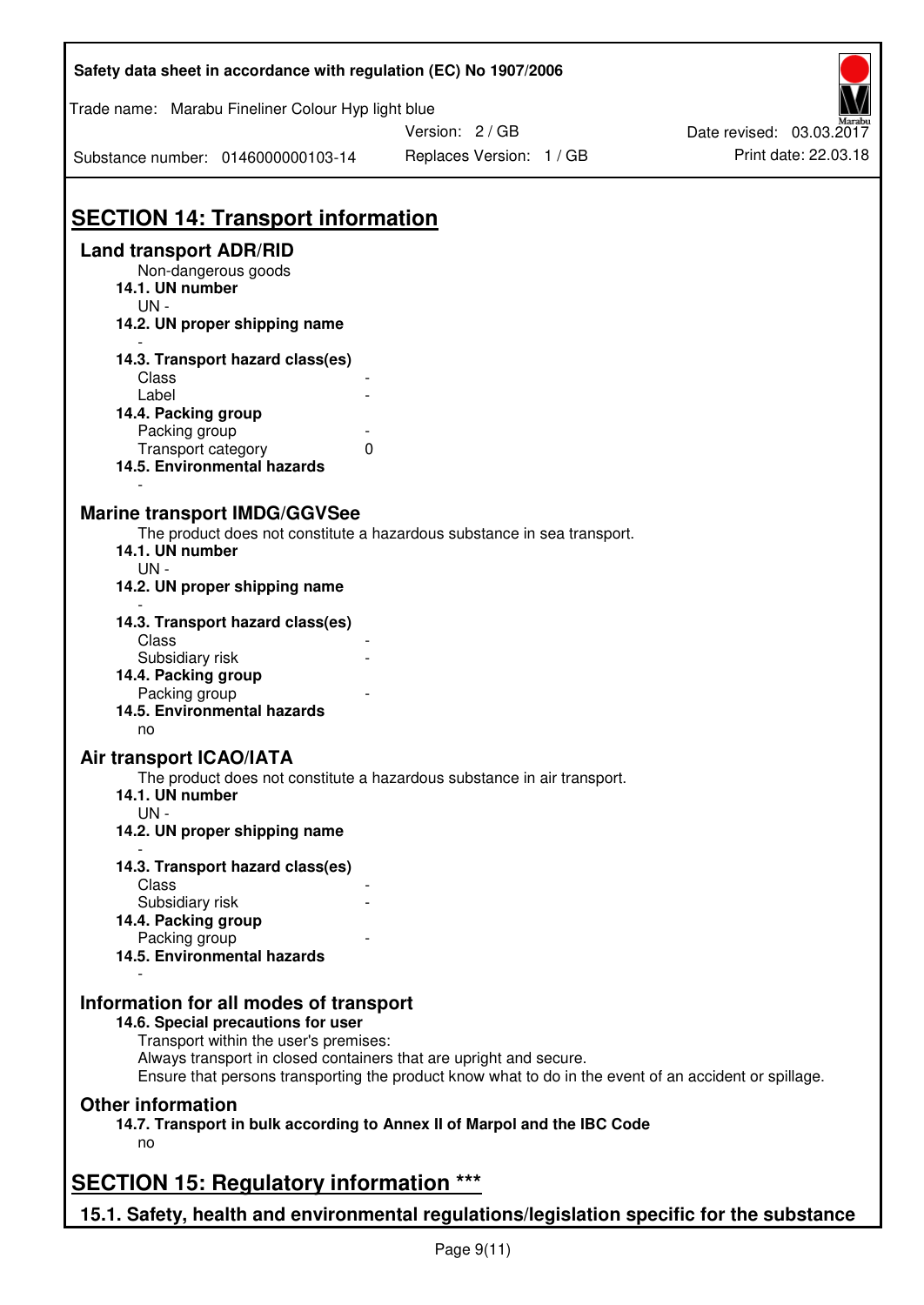| Trade name: Marabu Fineliner Colour Hyp light blue                                                                                                                                                                                                                                                                                                                                                                                                                |                                                       |                          |                                                                                                                                                                                                                                                                                                                                                                                                                  |
|-------------------------------------------------------------------------------------------------------------------------------------------------------------------------------------------------------------------------------------------------------------------------------------------------------------------------------------------------------------------------------------------------------------------------------------------------------------------|-------------------------------------------------------|--------------------------|------------------------------------------------------------------------------------------------------------------------------------------------------------------------------------------------------------------------------------------------------------------------------------------------------------------------------------------------------------------------------------------------------------------|
|                                                                                                                                                                                                                                                                                                                                                                                                                                                                   | Version: 2/GB                                         |                          | Date revised: 03.03.2017                                                                                                                                                                                                                                                                                                                                                                                         |
| Substance number: 0146000000103-14                                                                                                                                                                                                                                                                                                                                                                                                                                |                                                       | Replaces Version: 1 / GB | Print date: 22.03.18                                                                                                                                                                                                                                                                                                                                                                                             |
| or mixture                                                                                                                                                                                                                                                                                                                                                                                                                                                        |                                                       |                          |                                                                                                                                                                                                                                                                                                                                                                                                                  |
| <b>VOC ***</b>                                                                                                                                                                                                                                                                                                                                                                                                                                                    |                                                       |                          |                                                                                                                                                                                                                                                                                                                                                                                                                  |
| VOC (EU)                                                                                                                                                                                                                                                                                                                                                                                                                                                          | $\mathbf 0$                                           | $\%$                     |                                                                                                                                                                                                                                                                                                                                                                                                                  |
| <b>Other information</b>                                                                                                                                                                                                                                                                                                                                                                                                                                          |                                                       |                          |                                                                                                                                                                                                                                                                                                                                                                                                                  |
| All components are contained in the TSCA inventory or exempted.<br>All components are contained in the AICS inventory.<br>All components are contained in the PICCS inventory.<br>All components are contained in the DSL inventory.<br>All components are contained in the IECSC inventory.<br>All components are contained in the NZIOC inventory.<br>All components are contained in the ENCS inventory.<br>All components are contained in the ECL inventory. |                                                       |                          |                                                                                                                                                                                                                                                                                                                                                                                                                  |
| 15.2. Chemical safety assessment                                                                                                                                                                                                                                                                                                                                                                                                                                  |                                                       |                          |                                                                                                                                                                                                                                                                                                                                                                                                                  |
| For this preparation a chemical safety assessment has not been carried out.                                                                                                                                                                                                                                                                                                                                                                                       |                                                       |                          |                                                                                                                                                                                                                                                                                                                                                                                                                  |
| <b>SECTION 16: Other information</b>                                                                                                                                                                                                                                                                                                                                                                                                                              |                                                       |                          |                                                                                                                                                                                                                                                                                                                                                                                                                  |
| Hazard statements listed in Chapter 3                                                                                                                                                                                                                                                                                                                                                                                                                             |                                                       |                          |                                                                                                                                                                                                                                                                                                                                                                                                                  |
| H301                                                                                                                                                                                                                                                                                                                                                                                                                                                              | Toxic if swallowed.                                   |                          |                                                                                                                                                                                                                                                                                                                                                                                                                  |
| H302<br>H311                                                                                                                                                                                                                                                                                                                                                                                                                                                      | Harmful if swallowed.<br>Toxic in contact with skin.  |                          |                                                                                                                                                                                                                                                                                                                                                                                                                  |
| H312                                                                                                                                                                                                                                                                                                                                                                                                                                                              | Harmful in contact with skin.                         |                          |                                                                                                                                                                                                                                                                                                                                                                                                                  |
| H314                                                                                                                                                                                                                                                                                                                                                                                                                                                              | Causes severe skin burns and eye damage.              |                          |                                                                                                                                                                                                                                                                                                                                                                                                                  |
| H315                                                                                                                                                                                                                                                                                                                                                                                                                                                              | Causes skin irritation.                               |                          |                                                                                                                                                                                                                                                                                                                                                                                                                  |
| H317                                                                                                                                                                                                                                                                                                                                                                                                                                                              | May cause an allergic skin reaction.                  |                          |                                                                                                                                                                                                                                                                                                                                                                                                                  |
| H318                                                                                                                                                                                                                                                                                                                                                                                                                                                              | Causes serious eye damage.                            |                          |                                                                                                                                                                                                                                                                                                                                                                                                                  |
| H331                                                                                                                                                                                                                                                                                                                                                                                                                                                              | Toxic if inhaled.                                     |                          |                                                                                                                                                                                                                                                                                                                                                                                                                  |
| H335                                                                                                                                                                                                                                                                                                                                                                                                                                                              | May cause respiratory irritation.                     |                          |                                                                                                                                                                                                                                                                                                                                                                                                                  |
| H373                                                                                                                                                                                                                                                                                                                                                                                                                                                              |                                                       |                          | May cause damage to organs through prolonged or repeated exposure:                                                                                                                                                                                                                                                                                                                                               |
| H400                                                                                                                                                                                                                                                                                                                                                                                                                                                              | Very toxic to aquatic life.                           |                          |                                                                                                                                                                                                                                                                                                                                                                                                                  |
| H410                                                                                                                                                                                                                                                                                                                                                                                                                                                              | Very toxic to aquatic life with long lasting effects. |                          |                                                                                                                                                                                                                                                                                                                                                                                                                  |
| <b>CLP categories listed in Chapter 3</b>                                                                                                                                                                                                                                                                                                                                                                                                                         |                                                       |                          |                                                                                                                                                                                                                                                                                                                                                                                                                  |
| Acute Tox. 3                                                                                                                                                                                                                                                                                                                                                                                                                                                      | Acute toxicity, Category 3                            |                          |                                                                                                                                                                                                                                                                                                                                                                                                                  |
| Acute Tox. 4                                                                                                                                                                                                                                                                                                                                                                                                                                                      | Acute toxicity, Category 4                            |                          |                                                                                                                                                                                                                                                                                                                                                                                                                  |
| Aquatic Acute 1                                                                                                                                                                                                                                                                                                                                                                                                                                                   |                                                       |                          | Hazardous to the aquatic environment, acute, Category 1                                                                                                                                                                                                                                                                                                                                                          |
| Aquatic Chronic 1                                                                                                                                                                                                                                                                                                                                                                                                                                                 |                                                       |                          | Hazardous to the aquatic environment, chronic, Category 1                                                                                                                                                                                                                                                                                                                                                        |
| Eye Dam. 1                                                                                                                                                                                                                                                                                                                                                                                                                                                        | Serious eye damage, Category 1                        |                          |                                                                                                                                                                                                                                                                                                                                                                                                                  |
| Skin Corr. 1B                                                                                                                                                                                                                                                                                                                                                                                                                                                     | Skin corrosion, Category 1B                           |                          |                                                                                                                                                                                                                                                                                                                                                                                                                  |
| Skin Irrit. 2                                                                                                                                                                                                                                                                                                                                                                                                                                                     | Skin irritation, Category 2                           |                          |                                                                                                                                                                                                                                                                                                                                                                                                                  |
| Skin Sens. 1                                                                                                                                                                                                                                                                                                                                                                                                                                                      | Skin sensitization, Category 1                        |                          |                                                                                                                                                                                                                                                                                                                                                                                                                  |
| STOT RE 2                                                                                                                                                                                                                                                                                                                                                                                                                                                         |                                                       |                          | Specific target organ toxicity - repeated exposure, Category 2                                                                                                                                                                                                                                                                                                                                                   |
| STOT SE3                                                                                                                                                                                                                                                                                                                                                                                                                                                          |                                                       |                          | Specific target organ toxicity - single exposure, Category 3                                                                                                                                                                                                                                                                                                                                                     |
| <b>Supplemental information</b>                                                                                                                                                                                                                                                                                                                                                                                                                                   |                                                       |                          |                                                                                                                                                                                                                                                                                                                                                                                                                  |
|                                                                                                                                                                                                                                                                                                                                                                                                                                                                   |                                                       |                          | Relevant changes compared with the previous version of the safety data sheet are marked with: ***<br>This information is based on our present state of knowledge. However, it should not constitute a<br>guarantee for any specific product properties and shall not establish a legally valid relationship.<br>The information in this Safety Data Sheet is based on the present state of knowledge and current |
| legislation.<br>to the supplier and obtaining written handling instructions.                                                                                                                                                                                                                                                                                                                                                                                      |                                                       |                          | It provides guidance on health, safety and environmental aspects of the product and should not be<br>construed as any guarantee of technical performance or suitability for particular applications.<br>The product should not be used for purposes other than those shown in Section 1 without first referring                                                                                                  |
|                                                                                                                                                                                                                                                                                                                                                                                                                                                                   |                                                       |                          | As the specific conditions of use of the product are outside the supplier's control, the user is responsible                                                                                                                                                                                                                                                                                                     |
| for ensuring that the requirements of relevant legislation are complied with.                                                                                                                                                                                                                                                                                                                                                                                     |                                                       |                          |                                                                                                                                                                                                                                                                                                                                                                                                                  |
|                                                                                                                                                                                                                                                                                                                                                                                                                                                                   |                                                       |                          | The information contained in this safety data sheet does not constitute the user's own assessment of                                                                                                                                                                                                                                                                                                             |